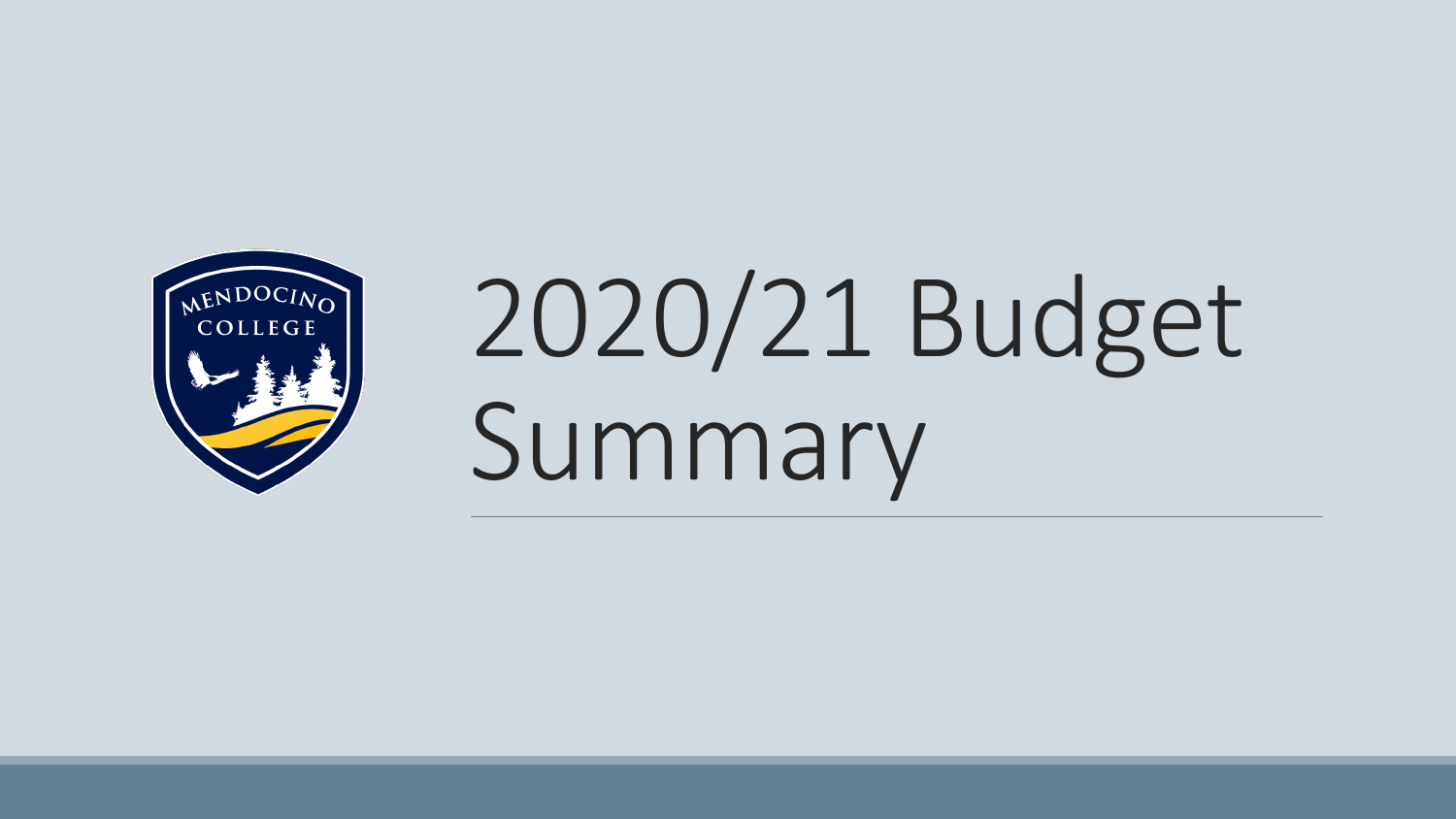

## 2019/20 Actuals (unaudited)

Fiscal year ended June 30, 2020

| <b>General Fund -</b><br>Unrestricted | <b>April Revise</b><br><b>Budget</b> | <b>Unaudited</b><br><b>Actuals</b> |
|---------------------------------------|--------------------------------------|------------------------------------|
| <b>Beginning Reserves</b>             | \$6,754,373                          | \$6,754,373                        |
| <b>Deficit Spending</b>               | (5921, 641)                          | (5288, 721)                        |
| <b>Ending Reserves</b>                | \$5,832,732                          | \$6,465,652                        |
| Percent of<br>Expenditures            | 21.87%                               | 24.23%                             |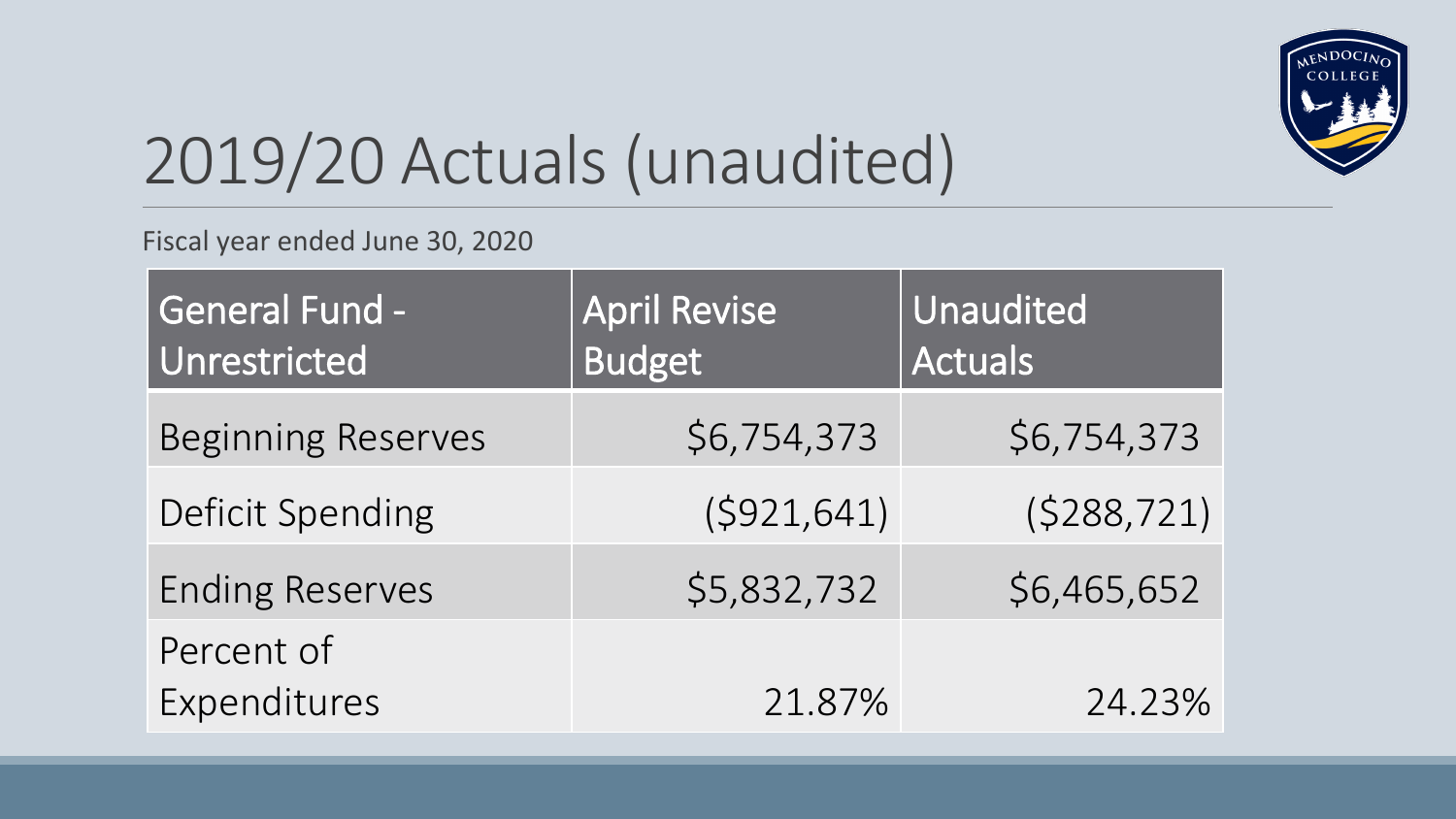

#### 2020/21 State Budget

#### •\$54 billion deficit

- •0% COLA on apportionment (2.31% statutorily required)
- •SCFF hold harmless extended through 2023/24
- •No cuts to apportionment or categorical programs
- •Massive cash deferrals (\$1.5 billion) to 2021/22
	- •Up to \$751 million could be avoided if Congress approves additional COVID relief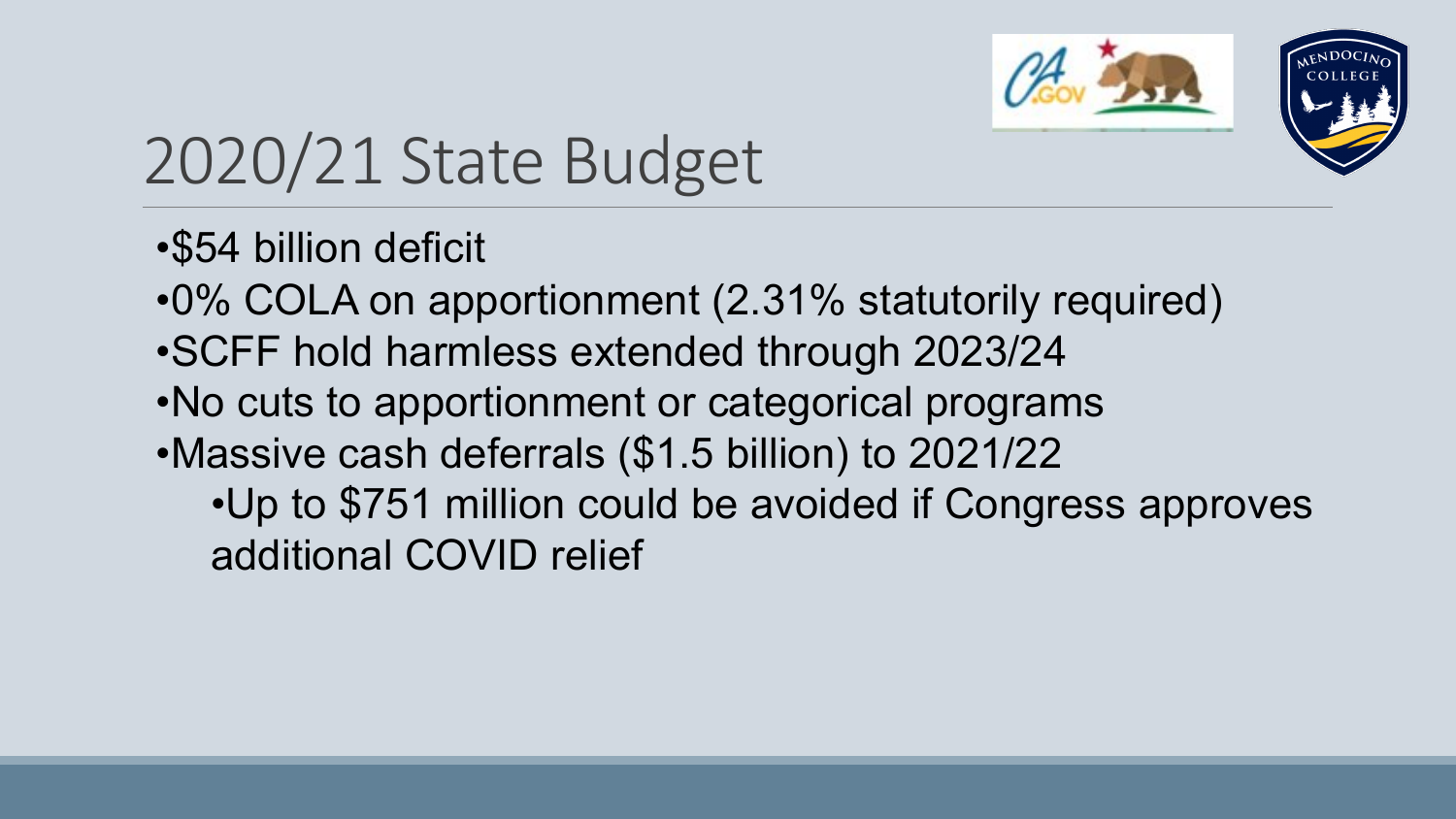

# 2020/21 College Budget

| <b>General Fund -</b>   | Adopted       | Expenditure reductions (\$1.7 million):        |
|-------------------------|---------------|------------------------------------------------|
| Unrestricted            | <b>Budget</b> | \$350,000 - fewer class sections               |
| <b>Beginning</b>        |               | \$340,000 - hold on hiring permanent positions |
| Reserves                | \$6,465,652   | \$265,000 - 25% cut to supplies/services       |
| <b>Deficit Spending</b> | (51,025)      | \$234,000 - Health insurance cost containment  |
| <b>Ending Reserves</b>  | \$6,464,627   | \$200,000 - hiring fewer temporary employees   |
|                         |               | \$275,000 - sign language interpreting         |
| Percent                 |               | \$50,000 - utility savings                     |
| of Expenditures         | 25.47%        | \$50,000 - hold on computer refresh cycle      |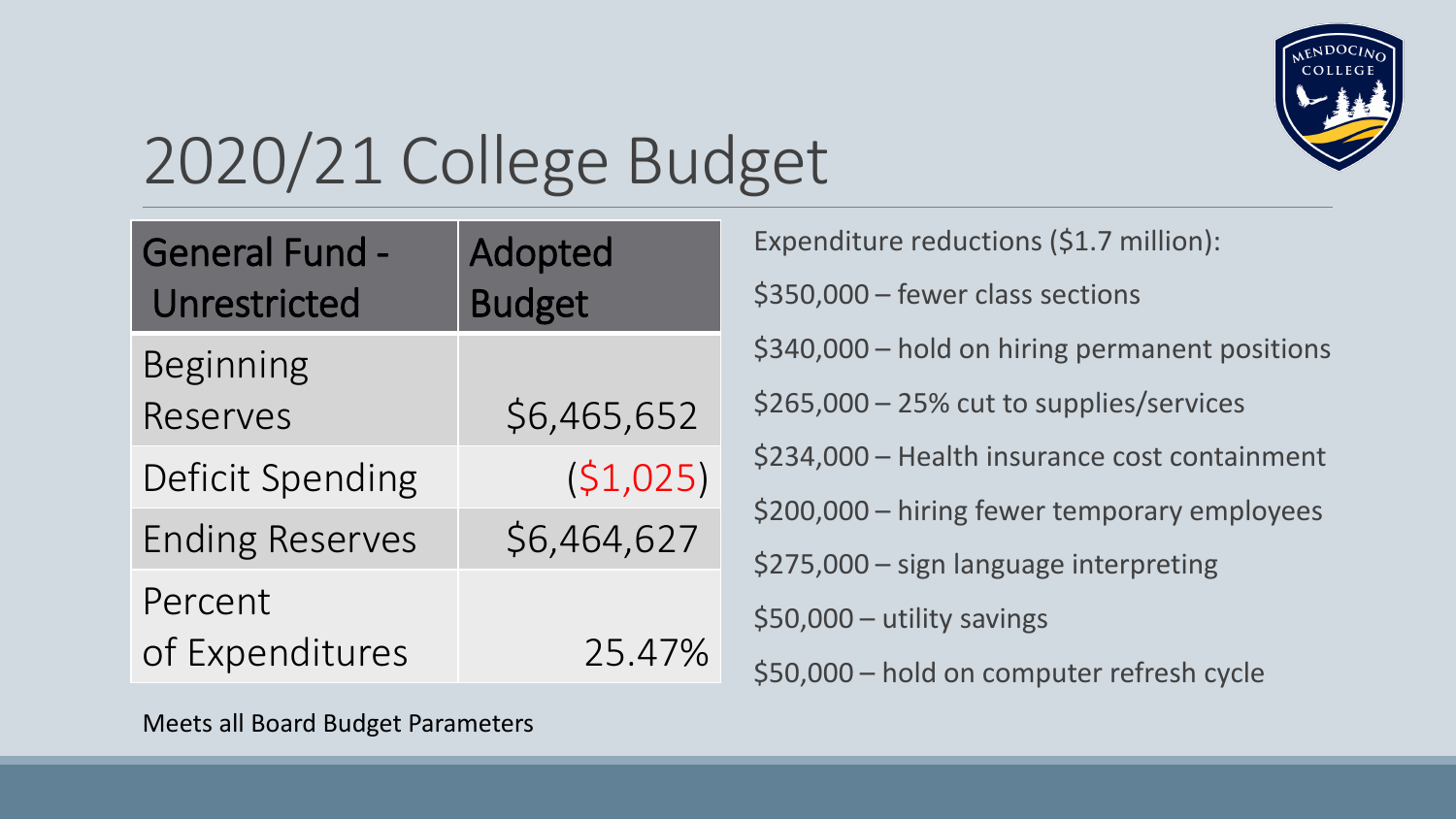

### 2020/21 Cash Deferrals

#### \$12.5 billion K-14 \$1.5 billion community colleges \$5.2 million to Mendocino

College 22% of our general

apportionment

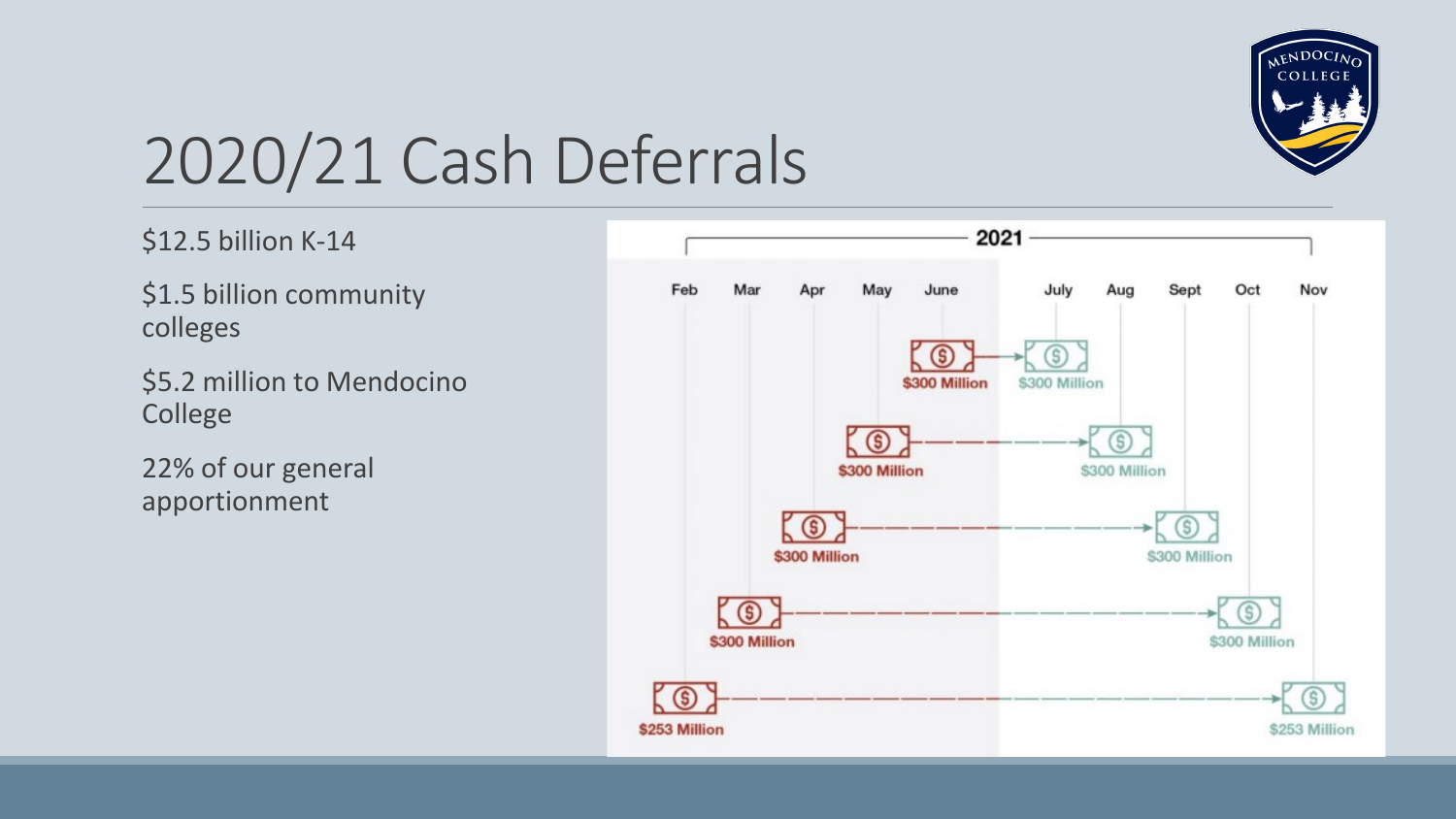

### 2020/21 Cash Borrowing Options

We are refining our cash flow projections to determine if we will need to borrow.

No cost: Internal borrowing – from cash balances within college-controlled funds

- \$2.3 million Special Reserve Fund
- \$600,000 Capital Projects Fund
- \$300,000 Student Center Fee Fund

No or low cost: Local borrowing

- County Treasury
- Mendocino County Office of Education
- College Foundation

Cost: Pooled borrowing

• Tax Revenue Anticipation Notes (TRANs)